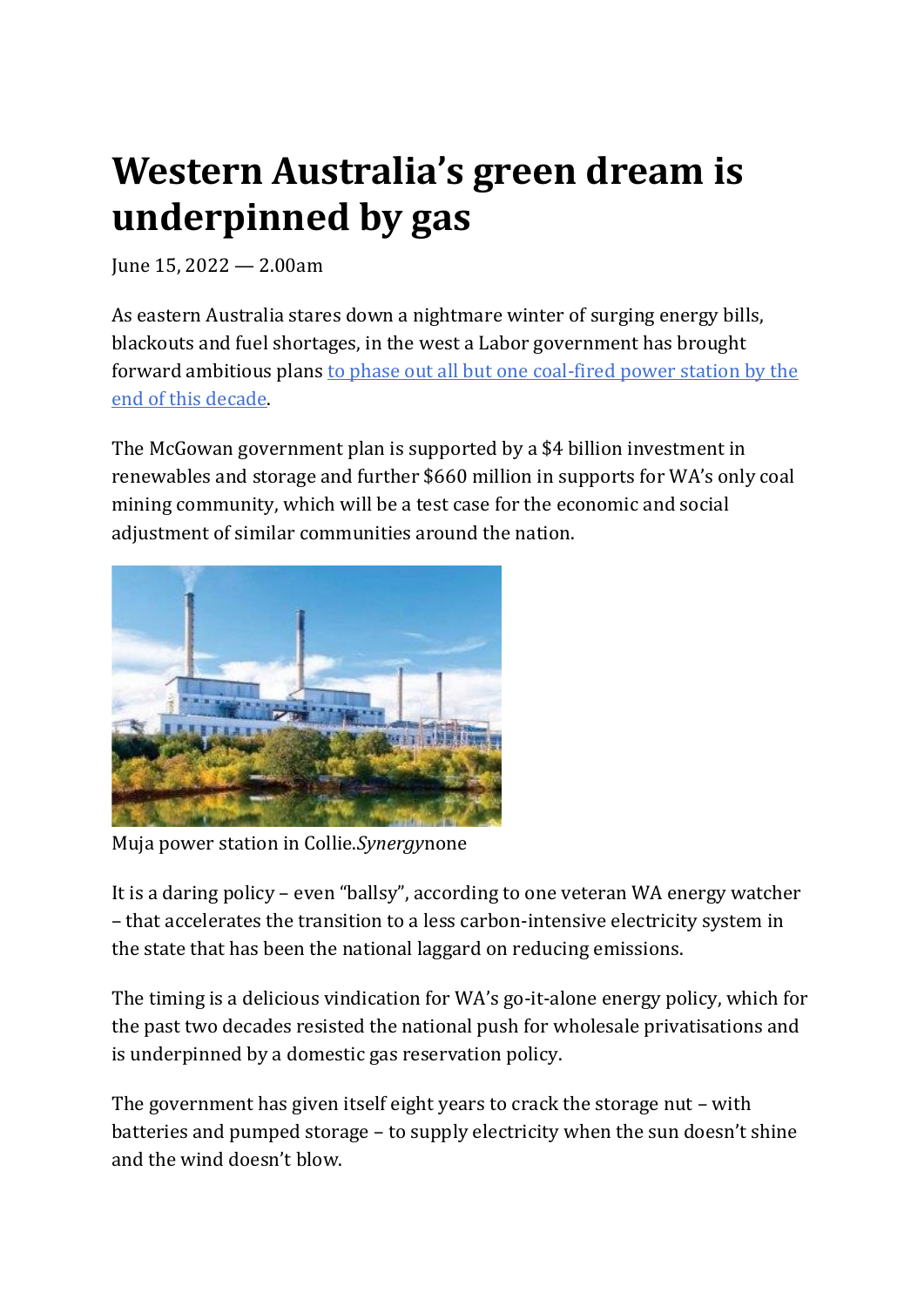Reality check: it is only possible because of WA's abundant and (relatively) affordable natural gas, which will increase in importance in WA's energy mix in the coming decade, helping renewables (especially rooftop solar) to displace Collie's coal.

Gas will do more to keep the lights on while investments in storage and the network to support renewable ambitions come on stream.

And because the State of Western Australia is the owner of the dominant coal generator, Synergy, rather than a private or publicly listed corporation with primary responsibility to shareholders.

The Premier went to the historic coal mining town on Tuesday to make the announcement.

The two coal generating units of Synergy's 41-year-old Muja C power station will be closed in stages, at the end of this year, and by the end of 2024.

Twenty three-year-old Collie Power Station will close by 2027, and 36-year-old Muja D will close by 2029.

That will leave just the much younger and privately owned Bluewaters power station – which by that stage will be 22 years old – open as the calendar turns to the 2030s.

It also likely spells the end of Chinese-owned Premier Coal, whose dominant customer is the Synergy power stations.

"The Collie coal miners and the power generation industry have provided the electricity and the opportunity for households and industry to thrive in WA for more than a century," McGowan said yesterday.

"And during that period of time the work has often been very difficult and very hard, and we're grateful to the work people have done and provided to our state.

"But unfortunately technology is changing."

The [biggest change in WA's south west interconnected system has been rooftop](https://www.watoday.com.au/national/western-australia/wa-the-only-state-to-have-increased-emissions-since-2005-as-people-power-sees-surge-in-solar-20211116-p599ii.html)  [solar panels,](https://www.watoday.com.au/national/western-australia/wa-the-only-state-to-have-increased-emissions-since-2005-as-people-power-sees-surge-in-solar-20211116-p599ii.html) which have been bolted on by homeowners keen to minimise power bills at an extraordinary rate of more than 300 megawatts a year – or the equivalent of about one coal-fired power station.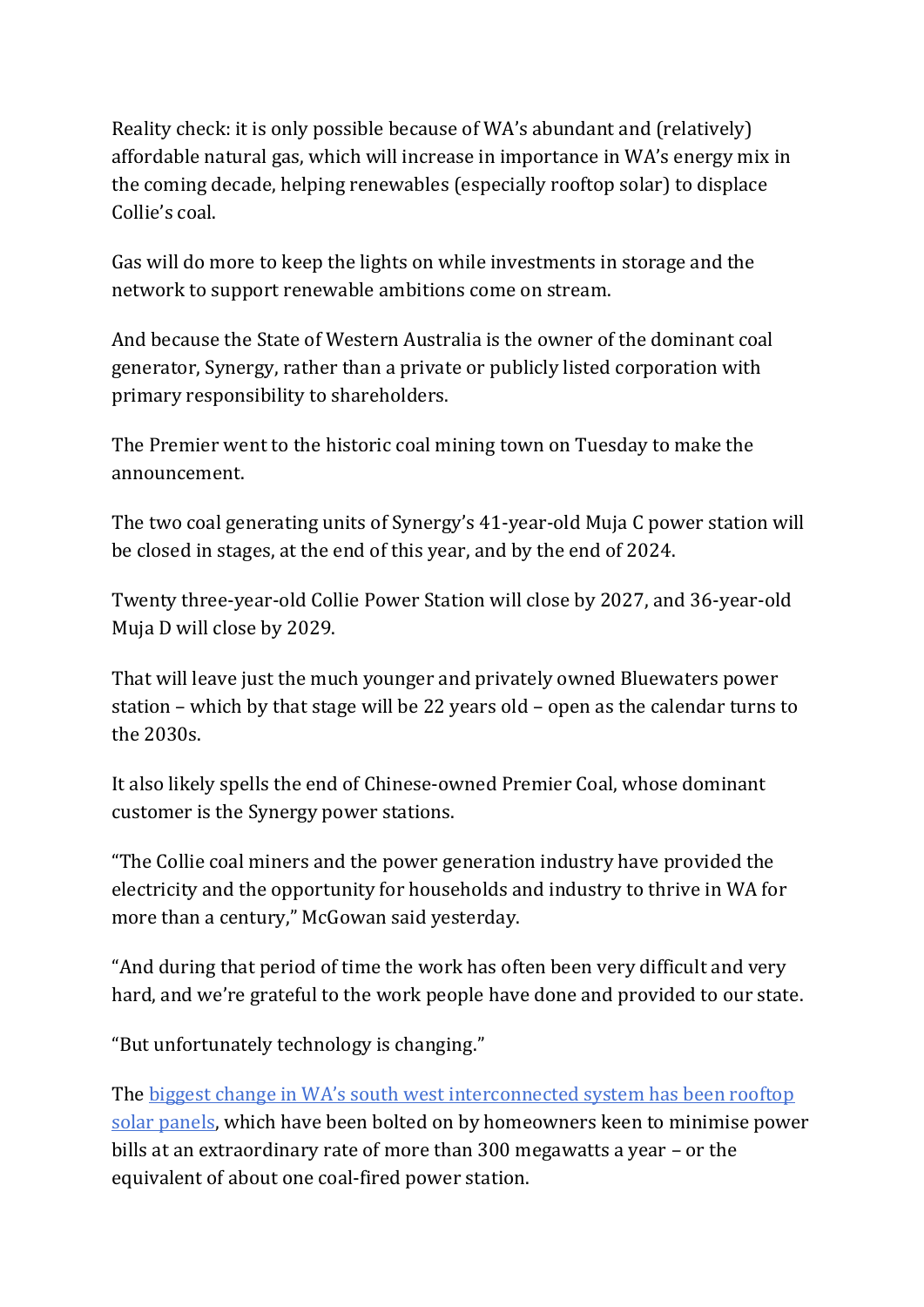It has been supplemented by large-scale wind and solar farm investments, but its intermittency – in the absence of viable storage at scale – is what has killed coal.

Coal generation is not suited to cycling – switching and off – whereas gas, especially newer "peaking" plants, eat up that task.

The flood of solar into the system, especially on mild, sunny Perth days with minimal air-conditioning demand, mean the WA system often experiences negative wholesale electricity prices during the day time.

Coal is squeezed by the negative prices during the day, and then cannot affordably "peak up" to match growing net demand as the sun sets, and the problem grows more expensive (for Synergy) with every new rooftop solar panel installed.

This is the source of the government's claim that doing nothing would cost the state billions, meaning the investments in storage will "pay for themselves".

Finding sufficient storage in eight years to bridge the gap is no small bet.

The answer, according to the government, will be batteries and pumped hydro.

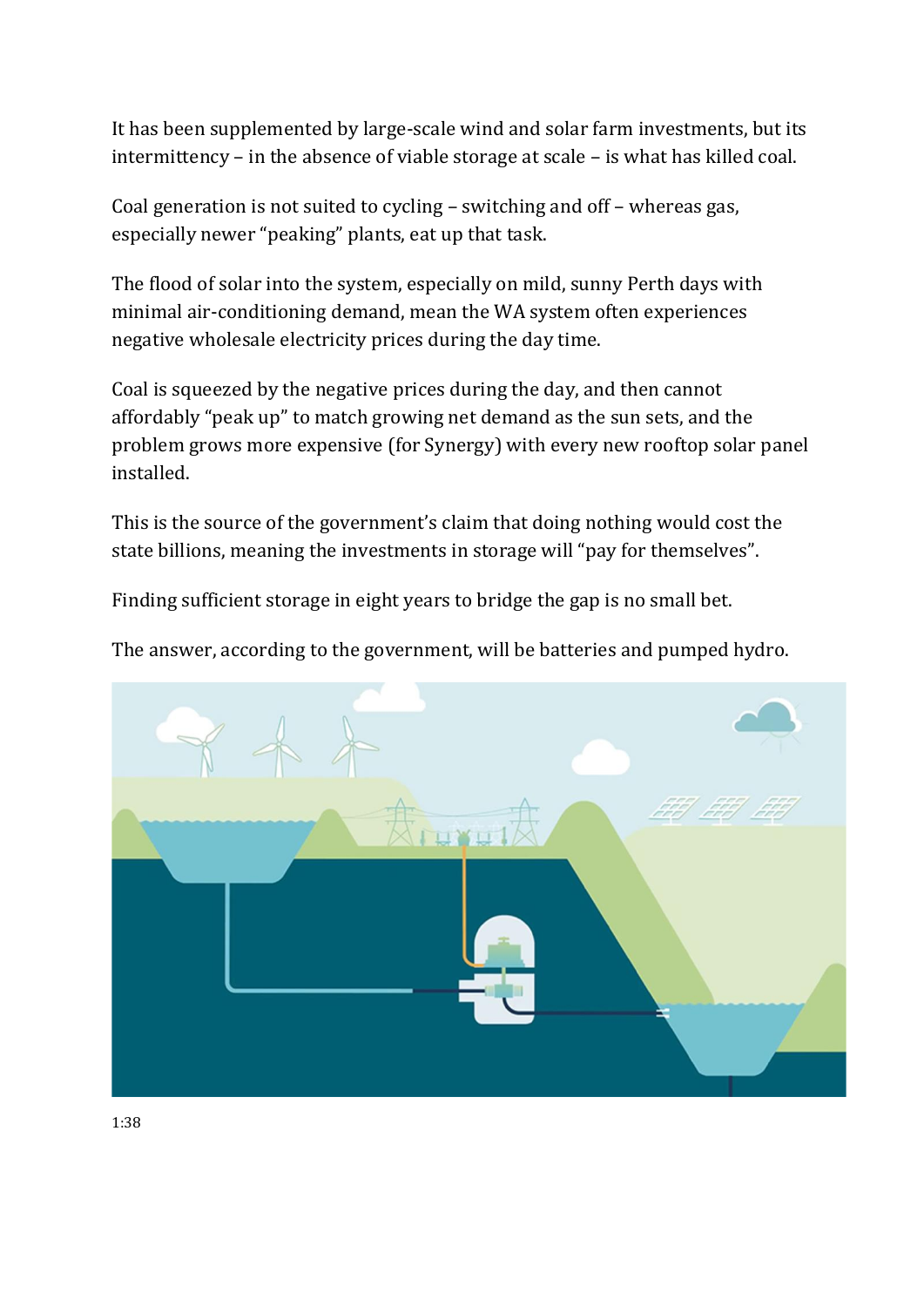## **What is pumped hydro and how does it work?**

It's been around for decades but pumped hydro power is gaining attention as a potential back up for renewable energy, which is increasing its share of the electricity grid. It's also technology the federal government is interested in.

Energy Minister Bill Johnston is optimistic about pumped hydro, a technology that was once dismissed in WA because of its flat topography, to do most of the heavy lifting.

Some doubt that Collie's soil structures are suitable but the government hopes the region is prospective for the technology, perhaps using old mine voids.

Johnston believes it is possible to procure the 400 to 800 megawatts of pumped hydro that would be necessary within eight years, with two years to find a proponent, two years of environmental approvals and three years of construction.

Note that this week the Snowy pumped hydro project, which got its final investment decision in 2019, has been delayed at least two years to 2028.

Batteries in the order of 3000 megawatt-hours are also on the agenda; a huge upscaling given Synergy's existing "big battery" project at Kwinana, announced in October 2022 and expected to be operational by the end of this year, is for 100MWh with an extra 100MWh for stage two.

The government says it will not invest in any new state-owned gas generation after 2030 but does not rule out doing so before that; the economic factors squeezing coal for Synergy apply equally to privately owned Bluewaters, even if there is less overall reliance on coal in the system.

Critically and politically, the government had promised to shield households from any upside risks to power bills, vowing to hold price increases to inflation (which you can do in a partially privatised system where the treasurer still sets the annual household tariff).

Ultimately, though, the transition will be paid for by some or other parts of the system, whether it is households, utility balance sheets, or taxpayers through subsidies.